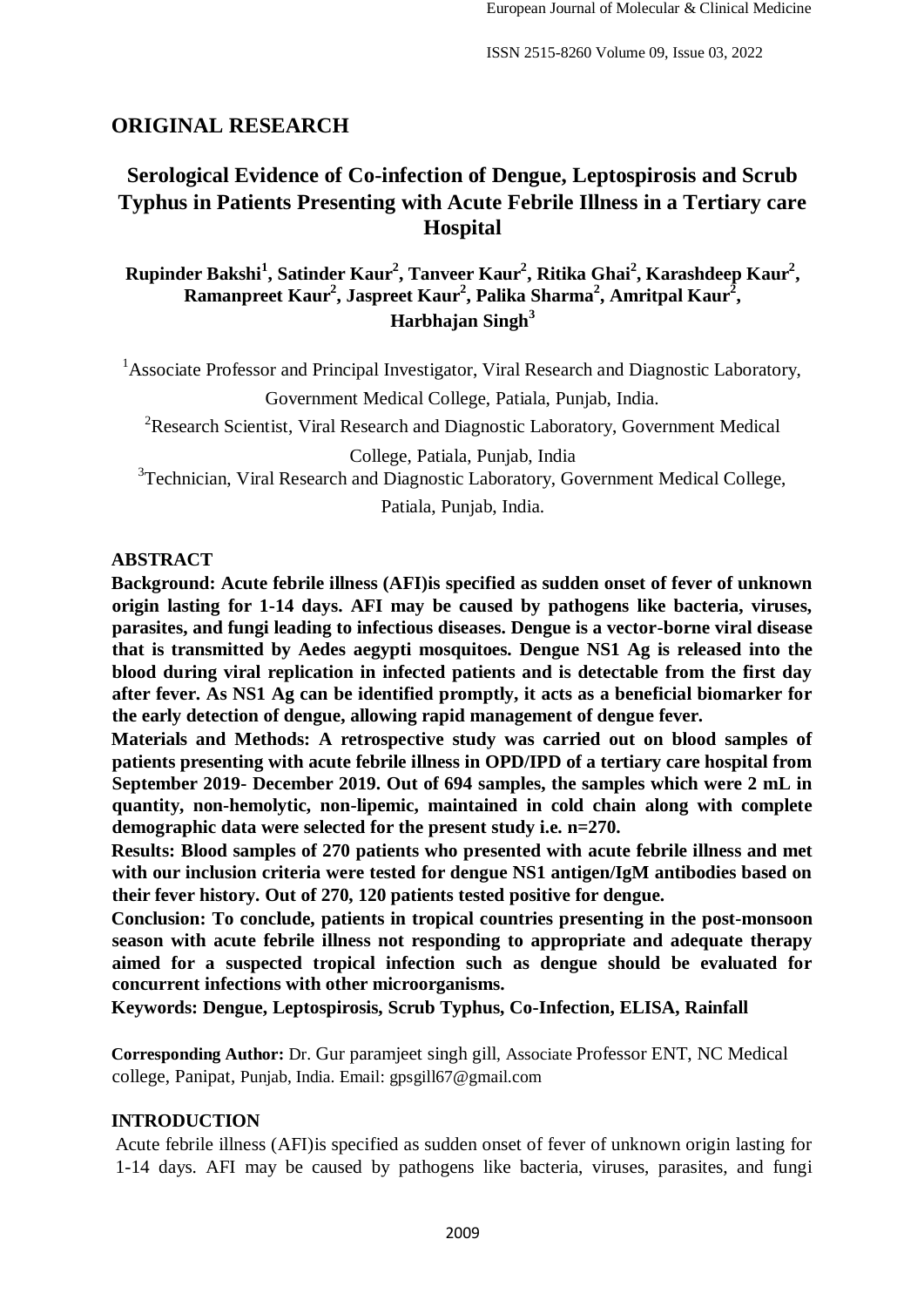leading to infectious diseases.[1] Dengue is a vector-borne viral disease that is transmitted by Aedes aegyptimosquitoes.<sup>[2]</sup> Dengue NS1 Ag is released into the blood during viral replication in infected patients and is detectable from the first day after fever.[3,4] As NS1 Ag can be identified promptly, it acts as a beneficial biomarker for the early detection of dengue, allowing rapid management of dengue fever5. Anti-dengue IgM antibodies appear about 4 to 6 days after the onset of fever and remain in circulation for about 2 -3 months. So in the latter case, dengue infection can be identified using dengue IgM ELISA.[4] Bacterial zoonotic infections, leptospirosis, and scrub typhus are not very common in Punjab. The incidence of these infections is high in tropical and subtropical areas.[5] Due to this reason, missed diagnosis of both of these infections may lead to absenteeism of antibiotic therapy affecting morbidity. Scrub typhus is because of Orientia tsutsugamushi that belongs to the family Rickettsiaceae. A bite from the trombiculid mite spreads scrub typhus, Leptotrombidium delicenses, which is a parasite of rodents and is found in heavy scrub vegetation areas. It transmits the bacteria from infected rodents to other rodents and humans,  $\begin{bmatrix} 6 \end{bmatrix}$  O. tsutsugamushi, when introduced in the body, proliferates and damages the small blood vessels leading to leakage of fluid, platelet aggregation, inflammation, and microinfarction.<sup>[7]</sup> An ulcer is formed at the site of the bite, followed by other symptoms like fever, a spotted rash, and swelling of lymph glands. Generally, the illness lasts for 10 to 12 days; if left untreated, death may also occur.<sup>[8,9]</sup> Leptospira interrogans cause leptospirosis. It is spreads through exposure to the urine of infected animals, especially rodents, either directly or from contact with soil or water contaminated by the urine. This bacterium remains for extended periods in the kidney tubes in infected animals. It is excreted in the urine of such asymptomatic animals for many years, causing animal to animal or animal to human transmission.[10] The usual portal of entry is through abrasions in the skin or via the conjunctiva. Infection may also take place via intact skin after prolonged immersion in contaminated water. Water-borne transmission of leptospirosis has also been documented.<sup>[11]</sup> During the rainy season, the incidence of this infection increases. The onset of this infection is usually sudden, with symptoms including fever, muscle pain, headache, conjunctival infections, abdominal pain, and meningitis. Sometimes serious complications such as hepatorenal failure and central nervous system involvement may arise due to delayed diagnosis and treatment.[12] The incubation time of this disease is usually one to two weeks. After 3 days of initial infection, IgM antibodies appear, and they may persist forup to 5 months.<sup>[13]</sup> The Indian climate provides conducive conditions for the proliferation of dengue, leptospirosis, and scrub typhus. All these diseases peak during the monsoon and share similar clinical characteristics. This is the reason the presence of coinfection of these diseases is often missed. The clues pointing toward co-infection should be followed diligently. Co-infections may influence disease severity, treatment outcomes, and the development of drug resistance. To differentiate between these viral diseases, the early diagnosis of the patient is a must, so that proper antibiotics must be prescribed for controlling viral transmission.<sup>[14]</sup>

### **MATERIALS & METHODS**

A retrospective study was carried out on blood samples of patients presenting with acute febrile illness in OPD/IPD of a tertiary care hospital from September 2019- December 2019. Out of 694 samples, the samples which were 2 mL in quantity, non-hemolytic, non-lipemic, maintained in cold chain along with complete demographic data were selected for the present study i.e. n=270.This hospital caters to the needs of patients from all over Punjab and Haryana. These patients were having a fever history of 1-15 days. Serum was separated from blood samples by centrifugation and stored at-20ºC for further analysis. The diagnostic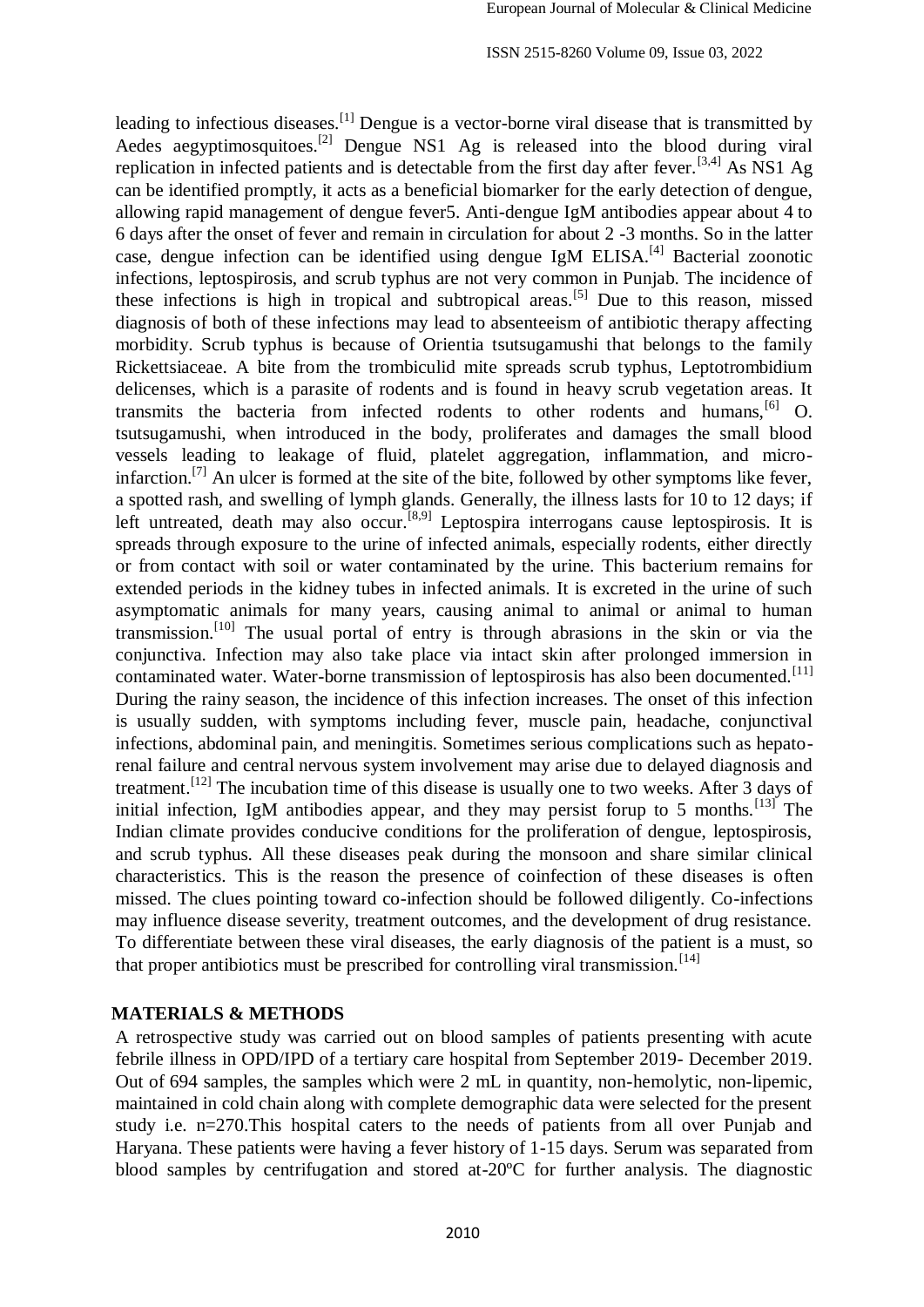procedures performed for these acute febrile illness presenting cases are elucidatedin [Figure 1].

270 samples from the patients with acute febrile illness were processed for dengue testing according to their fever history. The patients having a fever history of 1-5 days were tested for dengue NS1 Antigen using commercially available DengueNS1 Antigen ELISA(RecombiLISA) (CTK BIOTECH, INC. California). The patients having fever history >5 days were tested for IgM antibodies using NIV DENGUE IgM CAPTURE ELISA kit (ICMR- NIV, PUNE). These samples were additionally tested for leptospirosis using Panbio Leptospira IgM ELISA kit (Standard Diagnostics, INC. According to the manufacturer's instructions, the Republic of Korea) and Scrub typhus use InBiOS Scrub Typhus Detect IgM ELISA (Seattle, WA USA).



**Figure 1: The concise scheme followed for case processing and laboratory analysis** 

## **Statistical analysis**

Statistical analysis was performed using Graph pad prism software version 5. Categorical variables like gender were compared using Chi-square independent test. Significant variation between other variables was analysed using one-way ANOVA followed by Tukey's test and two-way ANOVA followed by Dunn's multiple comparison test.

# **RESULTS**

Blood samples of 270 patients who presented with acute febrile illness and met with our inclusion criteria were tested for dengue NS1 antigen/IgM antibodies based on their fever history. Out of 270, 120 patients tested positive for dengue. These 270 samples were further tested for leptospirosis and scrub typhus infections as an underlying cause of acute febrile illness. A total of 10 cases of leptospirosis and 9 cases of scrub typhus were found positive out of 270 patients.Co-infection of dengue and leptospirosis was found in 8 cases while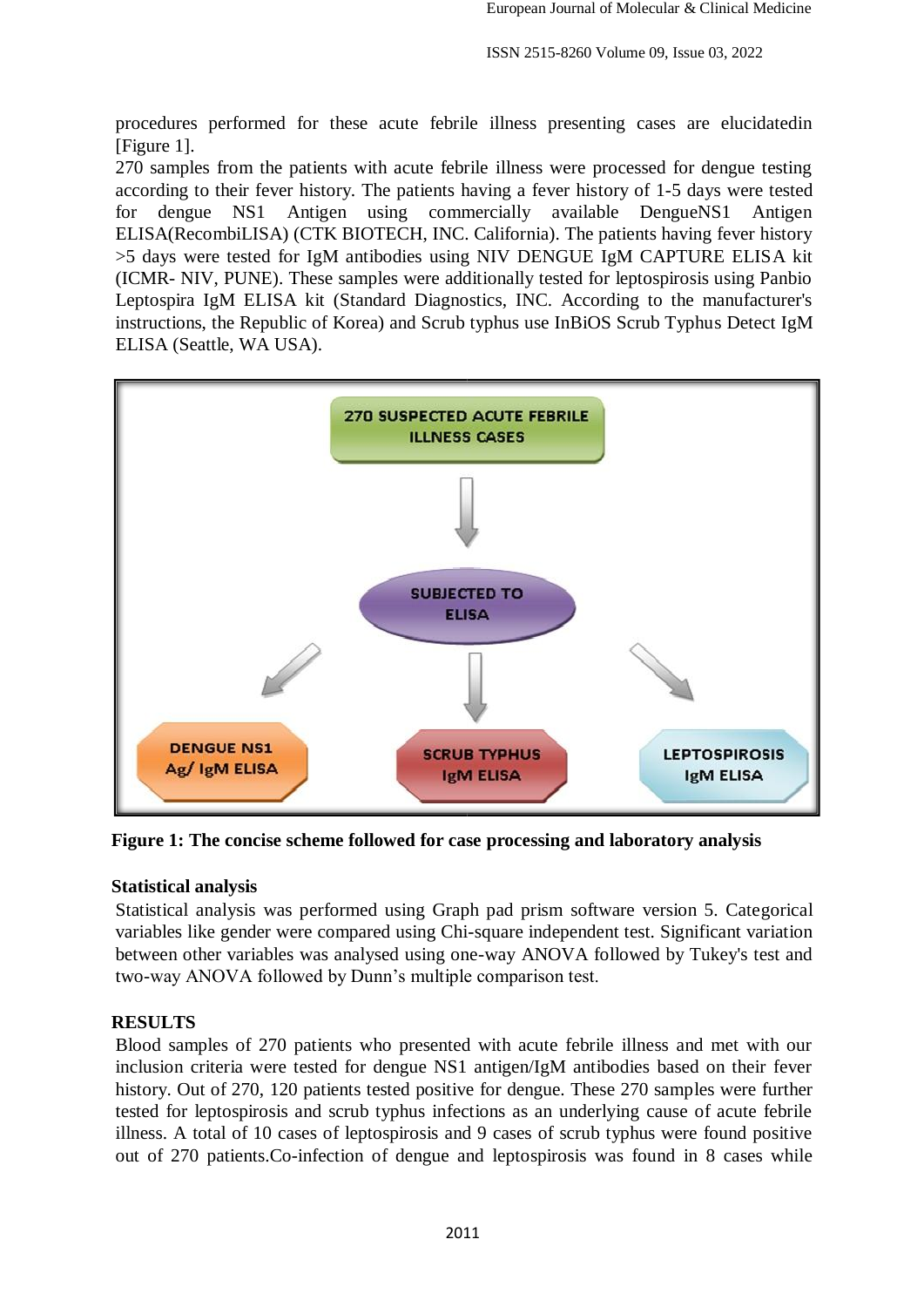coinfection of dengue and scrub typhus was found in 3 cases. No case of mixed infection was reported.

Our study involved 136 male subjects, out of which 74 males were found to be dengue positive, 5 leptospirosis, and 5 males were found to be scrub typhus positive. 52 subjects carried no infections. Out of 134 females, Dengue fever was discovered in 46 females. 5 were positive for leptospirosis and 4 for scrub typhus, and 79 females carried no infection [Figure 2]. The rate of infection for dengue was comparatively higher in males as compared to females.



**Figure 2: Gender wise distribution of subjects with infection and no infection** 

The highest prevalence of dengue, leptospirosis, and scrub typhus was found in age groups of 21-40years, followed by 41-60 years. The lowest number of patients were found in the age group of 61-80 years [Figure 3].



**Figure 3: Age-wise distribution of dengue, leptospirosis, and scrub typhus patients**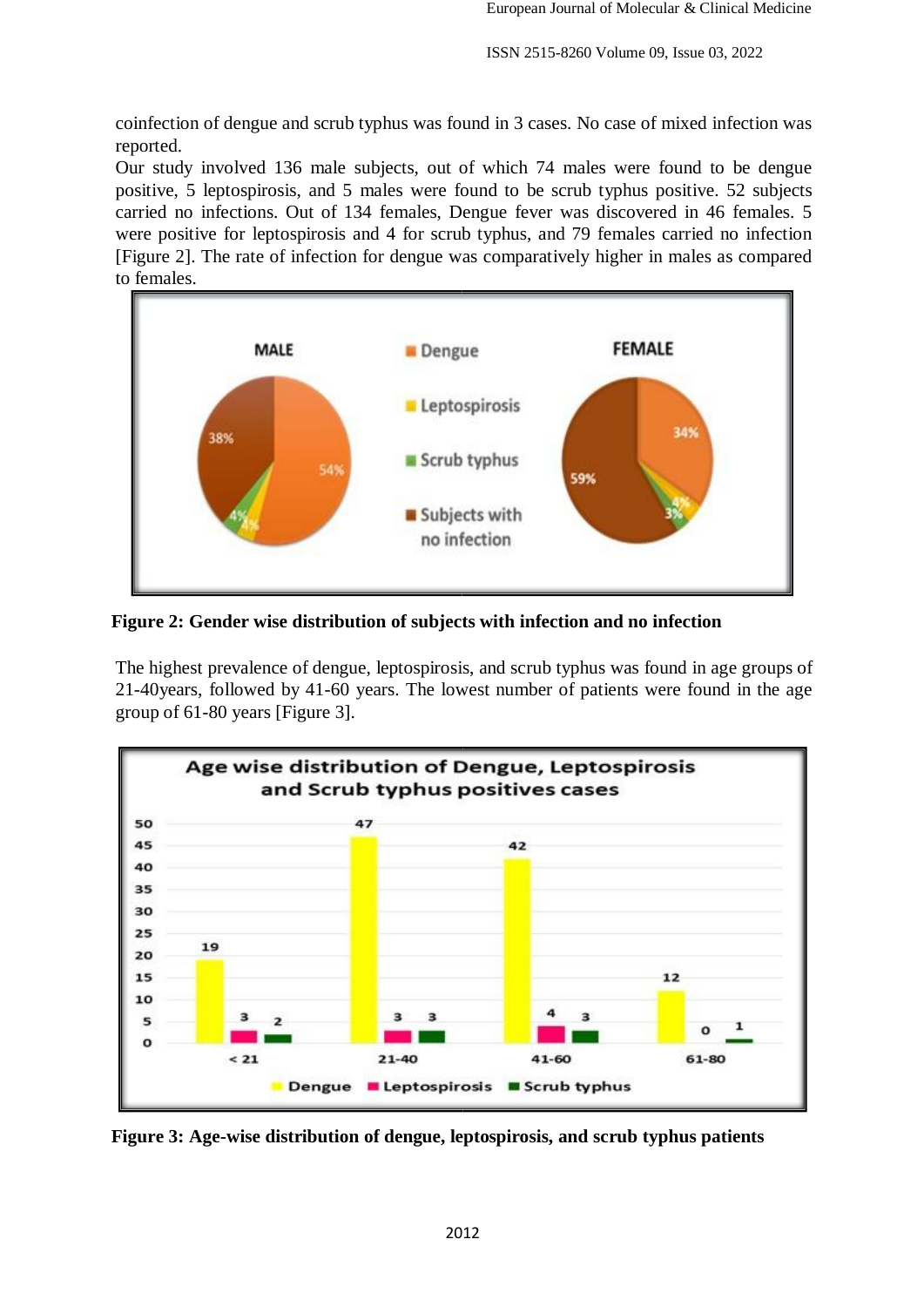Information regarding rainfall in the year 2019 in Punjab was fetched from rainfall Statistics of India- 2019 by the India Meteorological Department (Ministry of Earth Sciences) through report no.MoES/IMB/HS/Rainfall Report/ 01(2021)/57. The highest rainfall was recorded in July- October.

Most studies have reported dengue and leptospirosis cases in the post-monsoon season. Our study recorded the highest dengue, leptospirosis, and scrub typhus cases in October and September, followed by November and December. There were no leptospirosis cases in the month of November and no scrub typhus cases in the month of December (Fig.5). This can be correlated to rainfall data analyzed [Figure 4].



**Figure 4: Total rainfall depth recorded in one year in different districts covered under the study** 



**Figure 5: Total rainfall depth recorded in 4 months in different districts covered under the study**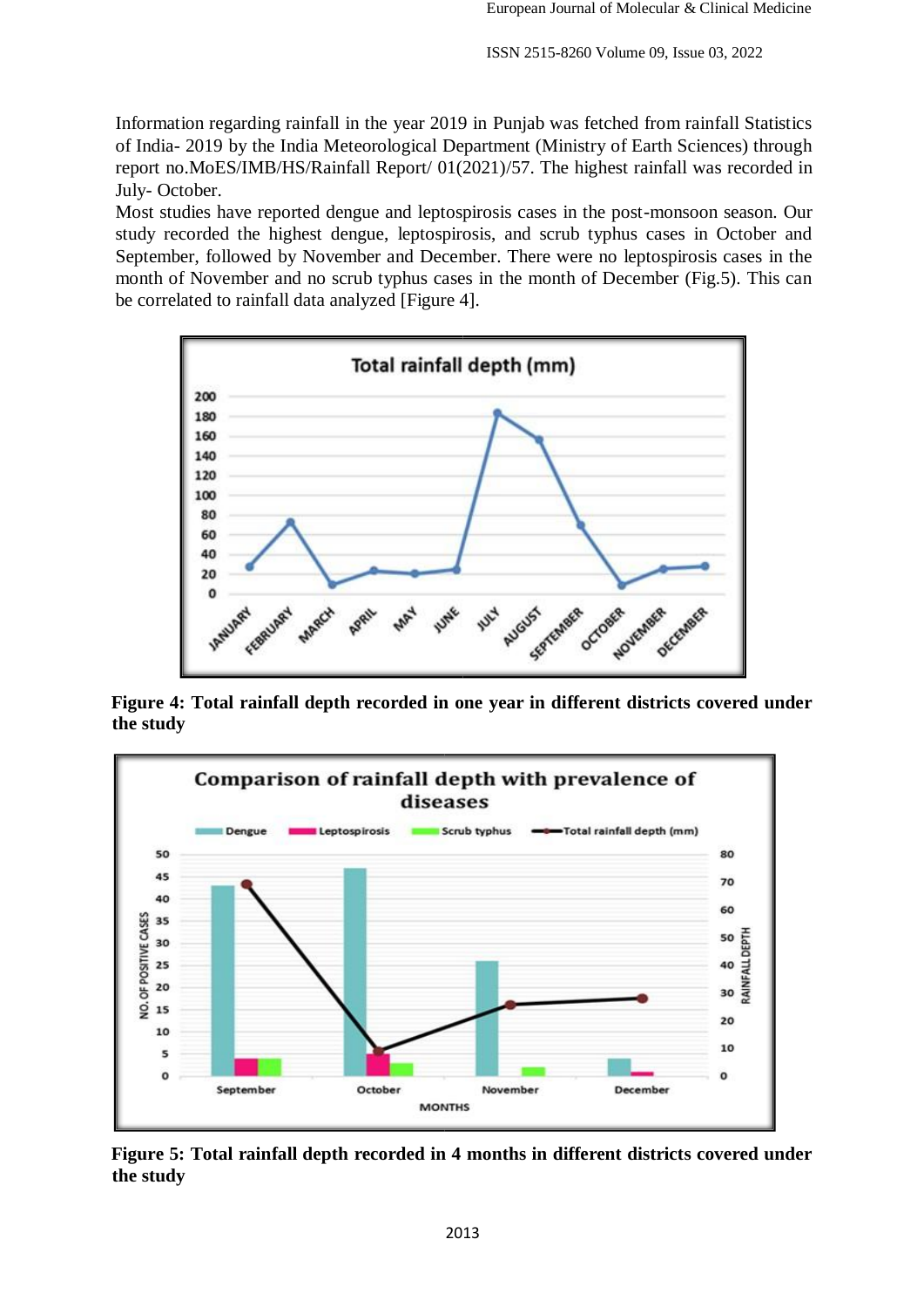District Patiala recorded the highest number of cases, followed by District Sangrur, District Ludhiana in Punjab [Figure 6]. The maximum number of cases of all three infections have been recorded in the Patiala district.



**Figure 6: District-wise distribution of Dengue, Leptospirosis, and scrub typhus cases** 

In the whole study group, the high prevalence was found for dengue cases with no coinfection (90.83%), followed by cases with dengue and leptospirosis co-infection (6.66%) and at last cases with dengue and scrub typhus co-infection (2.50%) [Figure 7].



**Figure 7: Distribution of dengue cases with and without co-infection**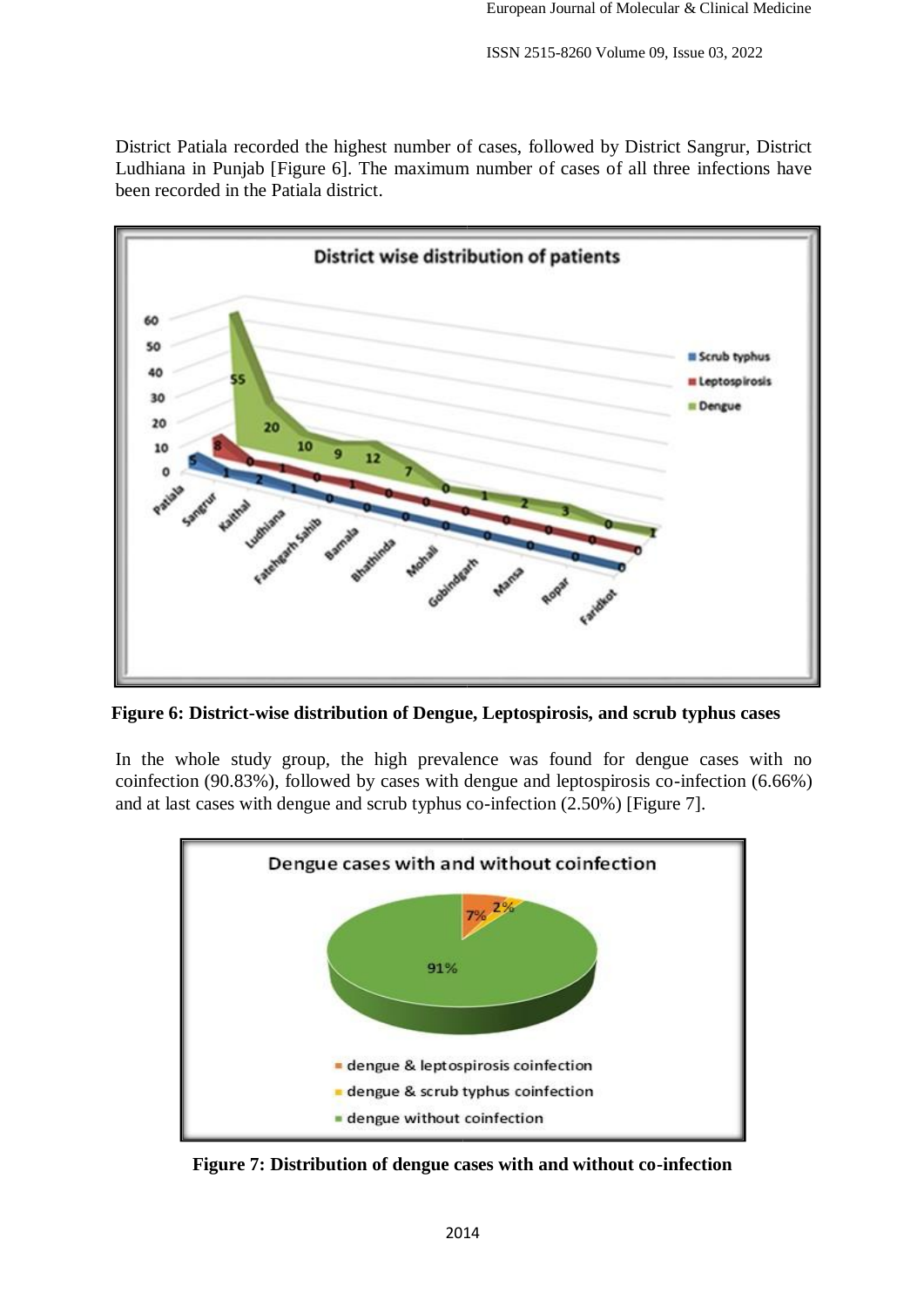### **DISCUSSION**

The results of the present study exhibit the current prerequisite of effectively diagnosing the underlying cause of acute febrile illness (AFI) and fever in our country. Fever is a nonspecific manifestation of many infections. Dengue fever is the most common fundamental cause of AFI in our region. However, other infections such as leptospirosis and scrub typhus can also be prevalent in the same season. The overlapping of these zoonotic diseases, leptospirosis and scrub typhus with dengue infection, sometimes causes underreporting of such cases. Overlooking of co-infection of these diseases may lead to inadequate treatment and increased mortality rate among patients. So, there is a need to properly look for such coinfections prevalent in the same season so that timely administration of antibiotic therapy may save lives.  $[15]$ 

Dengue has been recognized as an endemic disease in India for over two centuries. Global studies have anticipated that ecological and climatic factors encourage the seasonal incidence of dengue infection.  $[16-18]$  The dengue incidence was correlated to rainfall data of 2019. There was high rainfall recorded in the month of September- December 2019. Studies on the comparative incidence and dissemination of dengue have shown that maximum A. aegypti larval indices were found during the monsoon and post-monsoon period.<sup>[19–21]</sup> The highest cases of these diseases were found positive in the post-monsoon season. The stagnant water in low-lying areas during post-monsoon season acts as the breeding ground for mosquitoes. So there is a high surge in dengue cases in these months. In our study, the highest number of dengue cases were recorded in October, i.e., 47 cases (39.1%) and September 43 cases (35.8%), followed by November and 26 cases (21.6%) and December, 4 cases (3.3%). Our results are in tune with those of.<sup>[15]</sup> They observed no positive dengue cases in the premonsoon period. During the monsoon period, i.e., in August, only 3 cases (0.34%), and in September, 68 cases (7.6%) were confirmed to be dengue positive. The highest number of positive dengue cases were reported during the post-monsoon period, with a maximum number of instances, i.e., (65.3%) in October, followed by those in November and December. When the statistical analysis was performed, the correlation between rainfall and the prevalence of these diseases was not found statistically significant. Salam N also reported a very weak correlation between rainfall and dengue incidence.<sup>[22]</sup>

| S.no. | <b>Parameters</b>          | <b>Statistical Analysis</b>   | <b>P</b> value | <b>Significant</b> |
|-------|----------------------------|-------------------------------|----------------|--------------------|
| 1.    | Age and Disease prevalence | One way ANOVA followed 0.0047 |                | <b>YES</b>         |
|       |                            | by Tukey's multiple           |                |                    |
|       |                            | comparison test               |                |                    |
| 2.    | Dengue and Co-infection    | One way ANOVA followed        | < 0.0001       | <b>YES</b>         |
|       |                            | by Tukey's 1 multiple         |                |                    |
|       |                            | comparison test               |                |                    |
| 3.    | Months and Disease         | One way ANOVA followed 0.0109 |                | <b>YES</b>         |
|       |                            | by Tukey's multiple           |                |                    |
|       |                            | comparison test               |                |                    |
| 4.    | Gender<br>and<br>Disease   | Chi-square test               | 0.0067         | <b>YES</b>         |
|       | Prevalence                 |                               |                |                    |
| 5.    | Disease and District       |                               |                |                    |

**Table 1: Statistical analysis of the results**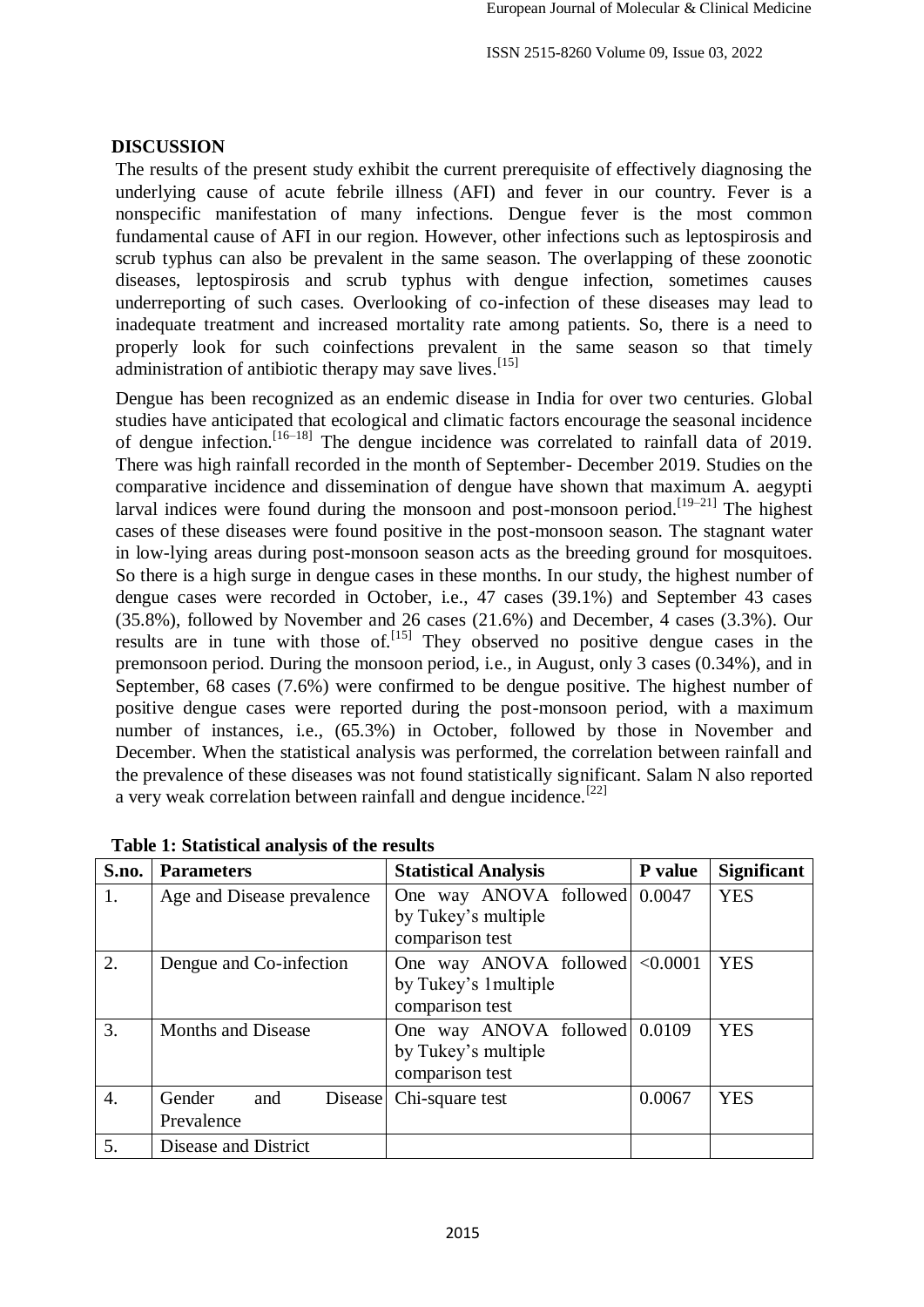| a.             | Dengue vs Leptospirosis and | Two way ANOVA | < 0.05 | <b>YES</b>     |
|----------------|-----------------------------|---------------|--------|----------------|
|                | District                    |               |        |                |
| $\mathbf b$ .  | Dengue vs Scrub typhus and  | Two way ANOVA | < 0.01 | <b>YES</b>     |
|                | <b>District</b>             |               |        |                |
| $\mathbf{c}$ . | Leptospirosis vs<br>Scrub   | Two way ANOVA | >0.05  | N <sub>O</sub> |
|                | typhus                      |               |        |                |
| 6.             | Rainfall vs Diseases        | Correlation   | >0.1   | N <sub>O</sub> |

ISSN 2515-8260 Volume 09, Issue 03, 2022

In males and females, we found that males are at high risk of acquiring dengue infection than females. There is a significant difference between the prevalence of dengue infection among males and females (P<0.005). This variation may be due to socio-cultural differences where males are more exposed to outdoor activities, and their bodies are less covered than females.[23,24] Other studies have also shown a pattern of males being more affected than females.<sup>[25]</sup> When different age groups were examined for dengue prevalence, there was a significant difference in the number of dengue patients in each age group  $(P<0.05)$ . The age group of (21-40) yearswas found to be the most infected with dengue, while the age group of (61-80) years had the fewest instances. Haroon et al. 2018 have also reported the highest prevalence of dengue in the age group of  $(21-40)$ .<sup>[26]</sup> There is statistically significant variation between the number of patients with dengue as compared to other diseases in various age groups (P<0.05). The engagement of this age group of people in occupational and recreational activities may be considered as the reason for this prevalence.

Besides dengue, other infections such as leptospirosis and scrub typhus prevalent in this season are also responsible for acute febrile illness. So all the samples tested for dengue infection were also tested for leptospirosis and scrub typhus considering the chances of coinfection or any of these zoonotic diseases responsible for AFI. In leptospirosis, early diagnosis is essential to differentiate it from other causes of acute febrile illness. This is essential to start timely antibiotic therapy.[27] Detection of leptospirosis by IgM ELISA provides positive results in the initial phase of the disease, thus helping in suitable treatment. Agriculture is an essential occupation in this region of Punjab. Misuse of fertilizers makes the pH of water and soil alkaline, creating favorable conditions for the persistence of Leptospira, further encouraging its transmission. There is a strong impact of rice cultivation as a risk factor for leptospirosis.<sup>[28]</sup> The paddy field workers usually stand for many hours in the water to implant rice in the mud field. That water may be contaminated with the urine of leptospirosis-infected rodents. This exposure of several hours is a vital risk factor among the exposed individuals for the development of leptospirosis.<sup>[29]</sup> Other studies have also reported that the farmers of paddy cultivation are more significantly infected with leptospirosis than other residents of the same area.[30] Contact with animals and bathing in contaminated community ponds is a part of rural life across north India.<sup>[31]</sup> This might also pose as a significant element responsible for leptospirosis transmission.

In our study, the highest leptospirosis cases were found in the month of October (5 cases), followed by September (4 cases) and December (1 case). There were no leptospirosis cases in the month of November. There was no statistically significant variation in the gender-wise distribution of leptospirosis cases in our study  $(P<0.005)$ . 3.6% male population and 3.7% female population were positive for IgM antibodies against leptospirosis. The highest number of leptospirosis patients were found in the age group of 21-60 years. Mainly this age group is involved in farming and other professional activities.

Although being a geographically confined rural tropical infection of hilly areas in India, scrub typhus is now not uncommon to present in tertiary care hospitals in Punjab as visitors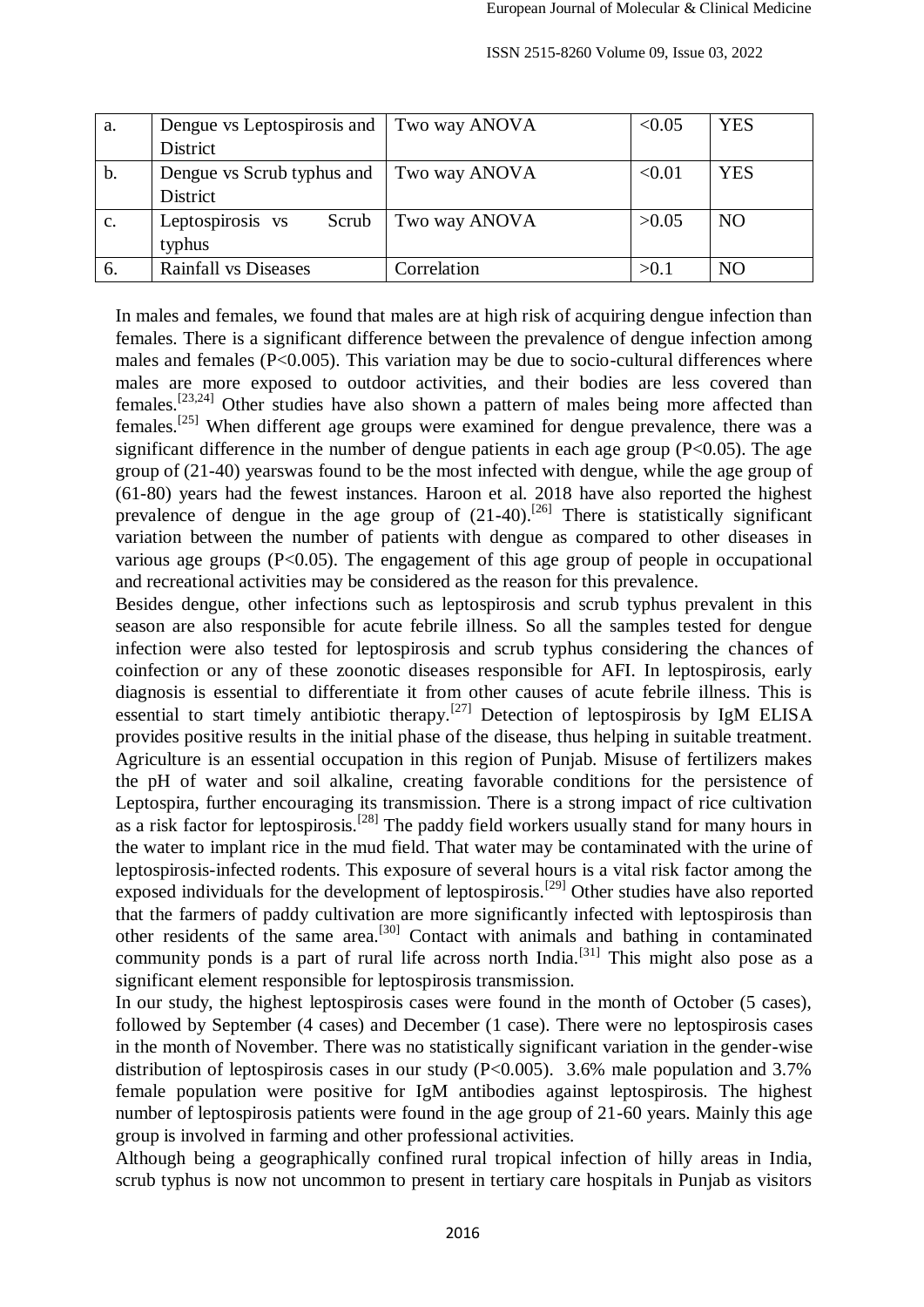from Punjab often travel to Himachal Pradesh in this season. Recreational activities like trekking in vegetation covered hilly areas which might carry scrub typhus mites may lead to scrub typhus infection.<sup>[32]</sup>

In the present study, scrub typhus cases were also seen in the post-monsoon season. Collection of rainwater in small pools post-monsoon leads to an increase in scrub vegetation cover responsible for the multiplication of scrub typhus mites. Scrub typhus was reported highest in the month of September (4 cases) followed by October (3 cases) and November (2 cases), but there were no scrub typhus cases in the month of December. There is a high incidence of scrub typhus infections too in the post-monsoon season. This is probably due to an increase in scrub vegetation, leading to an increase in scrub typhus mite population as these bushes act as a habitat for chiggers. Gupta et al. 2016have reported most of the scrub typhus cases in the months of September to November.<sup>[33]</sup> Similarly, Vivekanandan et al. 2010 have reported a maximum number of scrub typhus cases in cooler months after rainfall, i.e., between September and April.<sup>[34]</sup> So all these diseases are most commonly prevalent in the post-monsoon season as surplus water logging due to rainfall provides breeding grounds for vectors of these diseases. 3.6% male population and 2.9% female population were positive for IgM antibodies against scrub typhus. The same age group trend as observed in the case of leptospirosis was observed in the scrub typhus patients, i.e., 21-60 years age group reported the highest number of cases.

When district wise distribution of all infections was surveyed, the highest number of dengue patients, leptospirosis, and scrub typhus cases were recorded in Patiala district. The variation in prevalence of all infections in this district was found to be statistically significant  $(P<0.01)$ . There is no significant variation in the number of cases of different diseases in all other districts.

According to a case report by Sapkota et al. 2017, 4.1 % of patients presenting with acute febrile illness were positive for leptospirosis, and 3.2% were positive for scrub typhus.[35] In diagnostic surveillance carried out by Rao et al. 2019, 25.3% of patients tested positive for dengue, and 3.5% of patients tested positive for scrub typhus.<sup>[36]</sup> In an open cohort study carried out in a hospital, scrub typhus was diagnosed in 22.5% of patients, dengue fever in 7.8 % of patients, and leptospirosis in 0.6 % of patients.[37] Other studies worldwide have reported co-infection ranging from 1.3% to  $17.5\%$ <sup>[38,39]</sup>

The difference between leptospirosis and scrub typhus patients is not statistically significant (P<0.05). Our study found that the number of patients carrying co-infection or without coinfection was variable. 7% of patients had a co-infection of dengue and leptospirosis, and 2.5% of patients carried co-infection of dengueand scrub typhus. The remaining 91% carried onlydengue infection. This difference is highly significant (P<0.0001). In a study conducted by Sachu et al. 2018, dengue and leptospirosis co-infection was seen in 3.4% of samples.<sup>[38]</sup> According to Watt et al. 2003, leucocytosis and thrombocytopenia favor the prevalence of scrub typhus infection, whereas leucopenia and bleeding gums indicate the presence of dengue fever.<sup>[40]</sup> The whole picture hinted towards the existence of co-infection of dengue and scrub typhus. They also conveyed that the patients with co-infection had lower hemoglobin levels, but normal leucocyte count compared to those with only dengue or scrub typhus infection.

#### **CONCLUSION**

To conclude, patients in tropical countries presenting in the post-monsoon season with acute febrile illness not responding to appropriate and adequate therapy aimed for a suspected tropical infection such as dengue should be evaluated for concurrent infections with other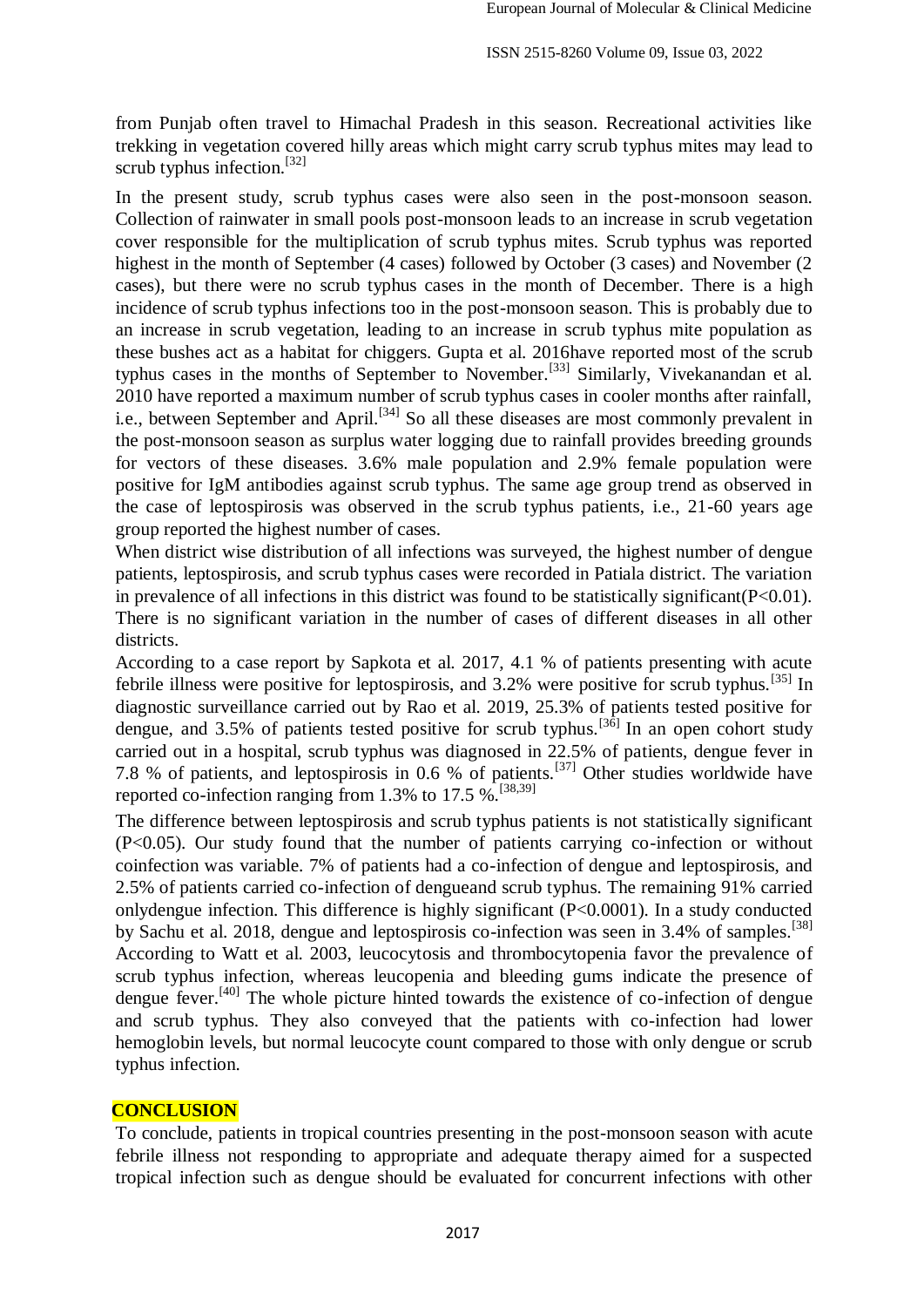microorganisms. This possibility of co-infection should be thought of timely enough to decrease morbidity as well as mortality. The clinical features of these ailments are nonspecific and so coinciding that it is very tedious to accomplish a differential diagnosis. Serological methods like ELISA hereby prove the specific and quick method to differentiate between the diseases considered in the present study.

### **Acknowledgment**

We would like to acknowledge all staff members of the Viral Research and Diagnostic laboratory at tertiary care hospital for their dedication to providing excellent teamwork. We would like to acknowledge the encouragement and financial support provided by ICMR and the Department of Health Research, New Delhi, Government of India, for the proposed study.

### **REFERENCES**

- 1. Mittal G, Ahmad S, Agarwal RK, Dhar M, Mittal M, Sharma S. Aetiologies of acute undifferentiated febrile illness in adult patients – An experience from a tertiary care hospital in Northern India. J Clin Diagnostic Res. 2015;9(12):DC22-DC24. doi:10.7860/JCDR/2015/11168.6990
- 2. Mustafa MS, Bansal AS, Rastogi V. Flightless Aedes mosquitoes in dengue control. Med J Armed Forces India. 2011;67(2):192-193. doi:10.1016/S0377-1237(11)60035-X
- 3. Guidelines for diagnosis, treatment, prevention and control. Geneva: World Health Organisation.
- 4. Kassim FM, Izati MN, TgRogayah T, Apandi YM, Saat Z. Use of dengue NS1 antigen for early diagnosis of dengue virus infection. Southeast Asian J Trop Med Public Health. 2011;42(3):562-569.
- 5. Peeling RW, Artsob H, Pelegrino JL, et al. Evaluation of diagnostic tests: Dengue. Nat Rev Microbiol. 2010;8(12):S30-S38. doi:10.1038/nrmicro2459
- 6. Pham XD, Otsuka Y, Suzuki H, Takaoka H. Detection of Orientia tsutsugamushi (Rickettsiales: Rickettsiaceae) in unengorged chiggers (Acari: Trombiculidae) from oita prefecture, Japan, by nested polymerase chain reaction. J Med Entomol. 2001;38(2):308-311. doi:10.1603/0022-2585-38.2.308
- 7. Singh V, Mishra SC, Agarwal NA, Raut BB, Singh P. Dengue with Scrub Typhus Coinfection in Northern India. Int J Trop Dis Heal. 2020;41(2):58-62. doi:10.9734/ijtdh/2020/v41i230256
- 8. Ohashi N, Nashimoto H, Ikeda H, Tamura A. Diversity of immunodominant 56-kDa type-specific antigen (TSA) of Rickettsia tsutsugamushi. Sequence and comparative analyses of the genes encoding TSA homologues from four antigenic variants. J Biol Chem. 1992;267(18):12728-12735. doi:10.1016/s0021-9258(18)42337-x
- 9. Kumar V, Kumar V, Yadav AK, et al. Scrub Typhus Is an Under-recognized Cause of Acute Febrile Illness with Acute Kidney Injury in India. PLoS Negl Trop Dis. 2014;8(1):6. doi:10.1371/journal.pntd.0002605
- 10. Ajay R Bharti, Jarlath E Nally, Jessica N Ricaldi, Michael A Matthias, Monica M Diaz MAL, Paul N Levett, Robert H Gilman, Michael R Willig, Eduardo Gotuzzo and JMV. Leptospirosis: a zoonotic disease of global importance. Lancet Infect Dis. 2003;3:751771.
- 11. Haake D, Levett P. Leptospirosis in Humans. Leptospira and Leptospirosis.; 2015. doi:10.1007/978-3-662-45059-8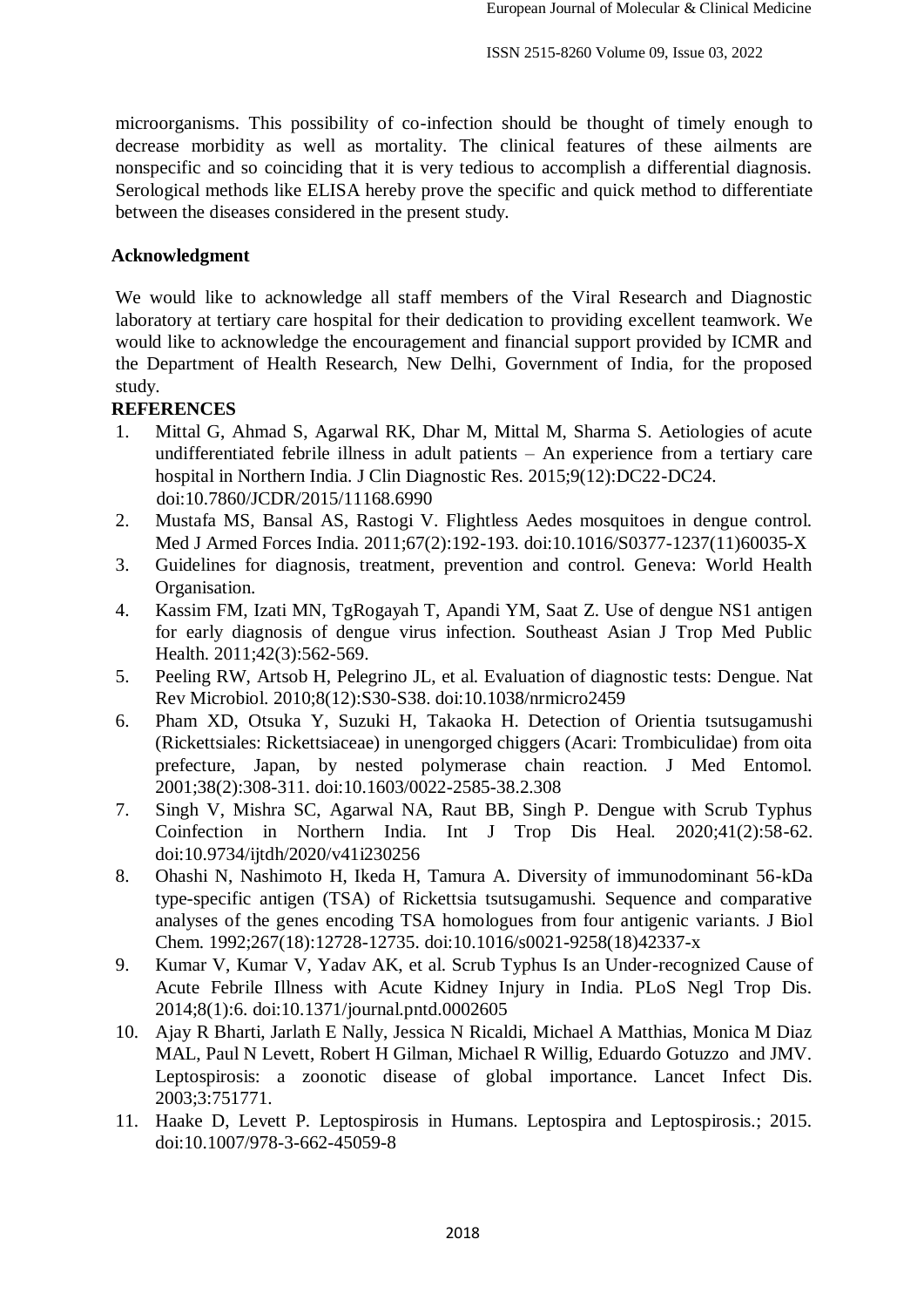- 12. Chin J. Control of Communicable Diseases Manual. Washington, DC. Am Public Heal Assoc. Published online 2000:37–39.
- 13. Winslow WE, Merry DJ, Pirc ML, Devine PL. Evaluation of a commercial enzymelinked immunosorbent assay for detection of immunoglobulin M antibody in diagnosis of human leptospiral infection. J Clin Microbiol. 1997;35(8):1938-1942. doi:10.1128/jcm.35.8.1938-1942.1997
- 14. Report- 10 died, about 1400 affected by Dengue fever in Indian Capital. Agence France-Presse (AFP).
- 15. Chakravarti A, Kumaria R. Eco-epidemiological analysis of dengue infection during an outbreak of dengue fever, India. Virol J. 2005;2:1-7. doi:10.1186/1743-422X-2-32
- 16. Sukri NC, Laras K, Wandra T, et al. Transmission of epidemic dengue hemorrhagic fever in easternmost Indonesia. Am J Trop Med Hyg. 2003;68(5):529-535. doi:10.4269/ajtmh.2003.68.529
- 17. Barrera R, Delgado N, Jiménez M, Valero S. Eco-epidemiological factors associated with hyperendemic dengue haemorrhagic fever in Maracay City, Venezuela. Dengue Bull. 2002;26(6):84-95.
- 18. Dengue in Brazil: Situation-2001 and trends. Dengue Bull. Teixeira MDG, Costa MCN, Guerr Z, Barreto ML. 2002(26):70-76.
- 19. Sharma R, Panigrahi N, Kaul S, Barua K, Bhardwaj M. Status Report on DF/DHF During 1998 in the National Capital Territory of Delhi, India. Published online 1999:109-112.
- 20. Katyal R, Gill K, Kumar K. Seasonal variations in Aedes Aegypti population in Delhi, India. Published online 1996.
- 21. Kumar RR, Kamal S, Patnaik SK SR. Breeding habitats and larval indices of Aedes aegypti (L) in residential areas of Rajahmundry town, Andhra Pradesh. J Commun Dis. 2002;34(1):50-58.
- 22. Salam N. Analysis of the Effects of Rainfall on Dengue Incidence in the City of Delhi, India. Int J Med Res Heal Sci. 2018;7(12):149-155. www.ijmrhs.com
- 23. Prasith N, Keosavanh O, Phengxay M, et al. Assessment of gender distribution in dengue surveillance data, the Lao People's Democratic Republic. West Pacific Surveill response J WPSAR. 2013;4(2):17-24. doi:10.5365/WPSAR.2012.3.4.020
- 24. Kaplan JE, Eliason DA, Moore M, et al. Epidemiologic investigations of dengue infection in Mexico, 1980. Am J Epidemiol. 1983;117(3):335-343. doi:10.1093/oxfordjournals.aje.a113546
- 25. Brown MG, Vickers IE, Salas RA, Smikle MF. Seroprevalence of dengue virus antibodies in healthy Jamaicans. Hum Antibodies. 2009;18(4):123-126. doi:10.3233/HAB-2009-0207
- 26. Haroon M, Jan H, Faisal S, Ali N, Kamran M, Ullah F. Dengue Outbreak in Peshawar: Clinical Features and Laboratory Markers of Dengue Virus Infection. J Infect Public Health. 2019;12(2):258-262. doi:10.1016/j.jiph.2018.10.138
- 27. Shekatkar SB, Harish BN, Menezes GA, Parija SC. Clinical and serological evaluation of leptospirosis in Puducherry, India. J Infect Dev Ctries. 2010;4(3):139-143. doi:10.3855/jidc.384
- 28. Gohar A, Khan MA, Ismail K, Tariq MN. Comparative seropositivity against leptospirosis between rice cultivators and non rice cultivators. Pakistan J Med Heal Sci. 2016;10(4):1085-1087. doi:10.1016/j.ijid.2016.11.197